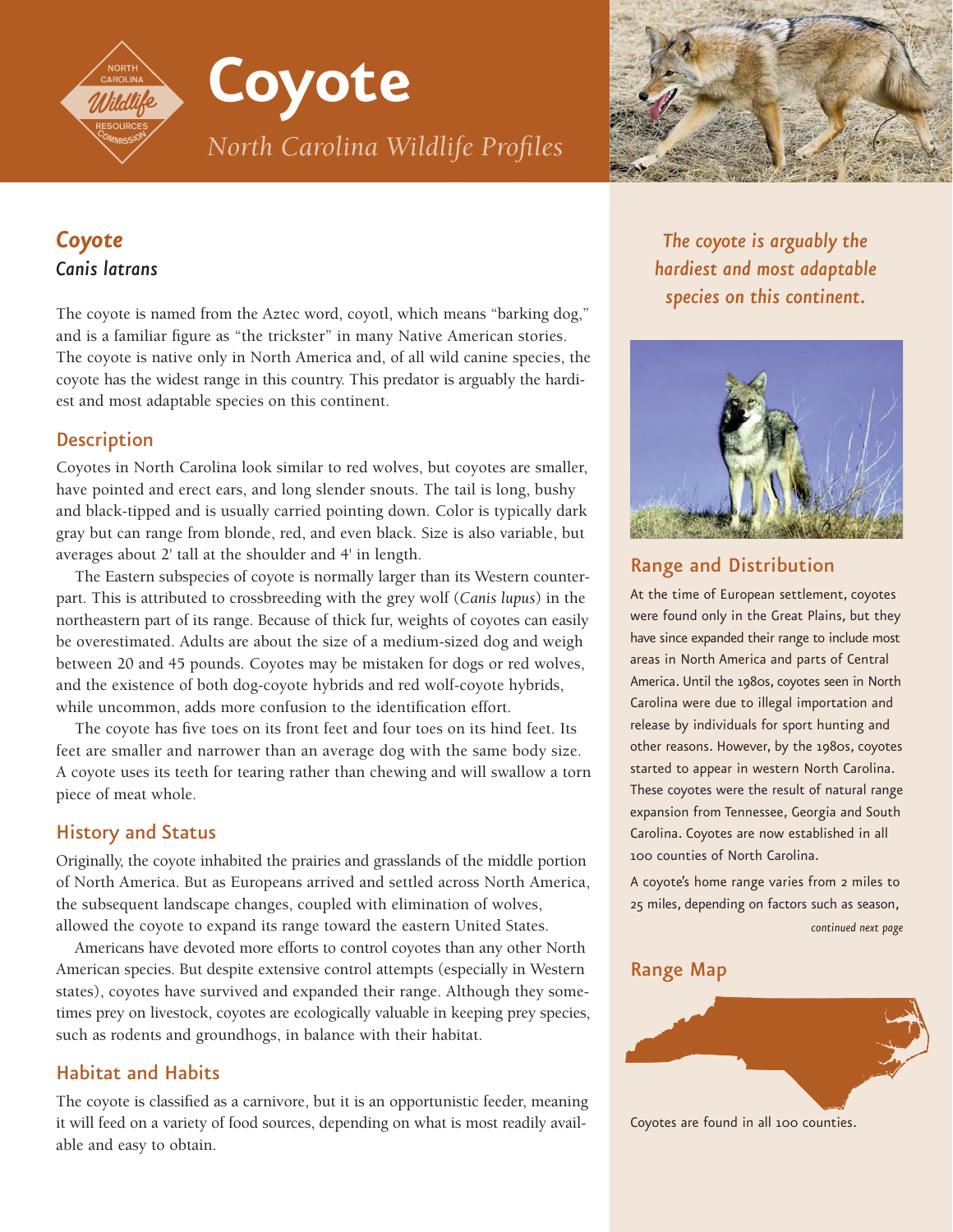Primary foods include fruit, berries, rodents, rabbits, birds, snakes, frogs, and insects. They will scavenge on animal remains, including road-kill, as well as garbage and pet food left outdoors. Like many wild animals, the coyote's diet varies with seasonal changes. In summer, it eats berries and most types of small mammals: mice, rabbits, fawns, squirrels, birds, woodchucks, and insects.

In fall, the diet is much the same; however, a coyote living around farmland will eat corn, apples and watermelons, if they are abundant. The coyote's diet in the winter consists mainly of mice and rabbits.

In the spring mating season, the diet shifts back to typical summer food. The pups' diet consists of milk and regurgitated meat and they learn to hunt at eight or nine weeks of age. The family unit usually begins to disperse by late November or December. In many cases, one pup stays behind as a "helper" pup for the next year's litter. Coyotes mate for life.

Coyotes survive anywhere there are abundant food sources. Their habitat can range from agricultural fields to forested regions and suburban neighborhoods. Coyotes, like other wildlife, are adapting to the urban-suburban environment and are opportunistic in finding food and resources available in these places.

Although the coyote usually digs its own den, it will sometimes enlarge an old animal hole or perhaps fix up a natural hole in a rocky ledge to suit its own needs. Dens are usually hidden from view and used by the coyote to birth its young and to sleep. The coyote does not hibernate.

### People Interactions

Coyotes have played a role in the lives of Americans as far back as this country's history is recorded. Native American stories depict coyotes as clever and tricky. For example, the *National Geographic* reports that coyotes scan the sky looking for ravens flying in circles, since this usually indicates a dead animal is located just below the birds.

Although some people find a coyote's howl unnerving, this howl serves many purposes; coyotes howl to locate pack members, distract threats away from their den, or to mark their territory. In the late summer, pups become very vocal as they practice howling to mimic their parents. Because of the hollow tone of the howl, a pair of coyotes often sounds like a huge group and it is easy to think that they are closer than they are actually.

The coyote gets a good deal of attention today, because of its tendency to prey on livestock and domestic pets. Despite intensive control efforts, in the form of state bounties and federal control programs, coyotes thrive, primarily due to their adaptable nature. When populations are lowered, the remaining coyotes respond by breeding at a younger age and producing larger litter sizes with high pup survivorship. Coyotes can exist in areas once thought unsuitable (such as suburban and urban environments) and exhibit great plasticity in their behavior and diet. Coyotes are naturally wary of people and will avoid areas in which threats are perceived. They will also become acclimated to humans in the absence of threats (such as hunting and trapping pressure) and coupled with the availability of unnatural food sources, such as dog food, garbage and unsupervised small pets.

### **Wild Facts**

**Classification** Class: Mammalia Order: Carnivora

#### **Average Size**

Length: 3-4 ft. Height: 2 ft. at shoulder Weight: 20-44 lbs., with females a few pounds less.

#### **Food**

Small mammals such as rabbits, rodents, birds, woodchucks, as well as birds, insects, and the occasional deer. Commonly eats fruits such as plums, persimmons, watermelons, and grapes.

#### **Breeding**

Coyotes genenrally mate for life. Mating occurs January to March. Gestation period is 60 to 63 days.

#### **Young**

Called pups. Litter size is 6-8. Blind at birth. Weaned at 5 to 7 weeks. Fed by both parents and by helpers. Emerge from den at 3 weeks. Learn to hunt at 8 to 9 weeks.

#### *Continued from front page*

habitat and food availability. Coyotes are territorial and actively keep non-family members outside their home range. Coyotes defend their territory through howling, scent marking with urine, body displays, and confrontation with trespassing coyotes.

Dispersal rates among coyotes is high. When an individual coyote or family group leaves or is removed, it is likely that new coyotes will move into the vacant territory. This makes population estimation difficult, which in turn makes control difficult.

A coyote's territory is usually 2 to 3 square miles. These territories frequently overlap with a transient coyote that is searching for a mate or its own territory.